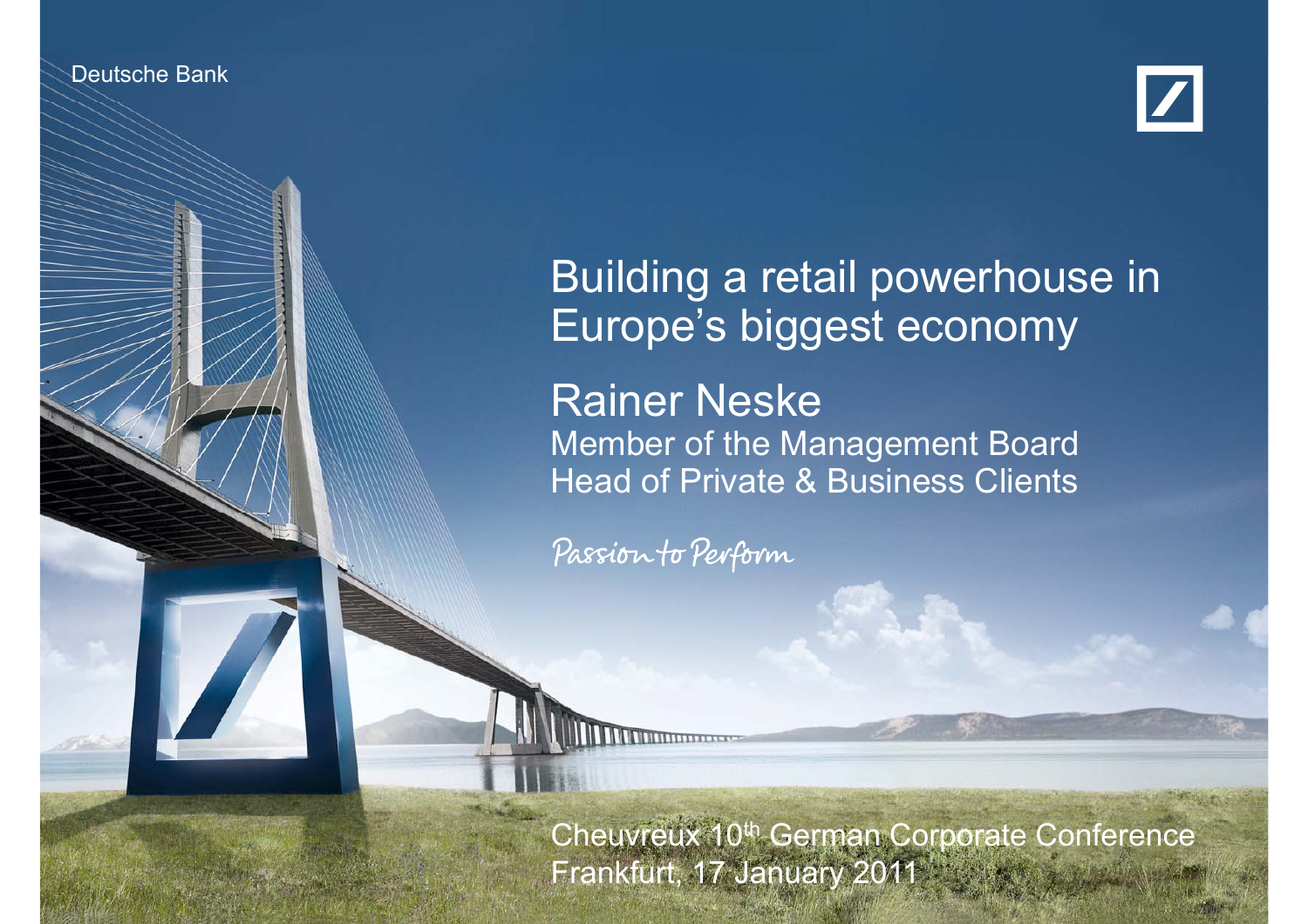



#### **1Deutsche Bank Group performance**

- 2Retail powerhouse in Europe's biggest economy
- 3 Postbank: The perfect fit
- 4 An attractive business case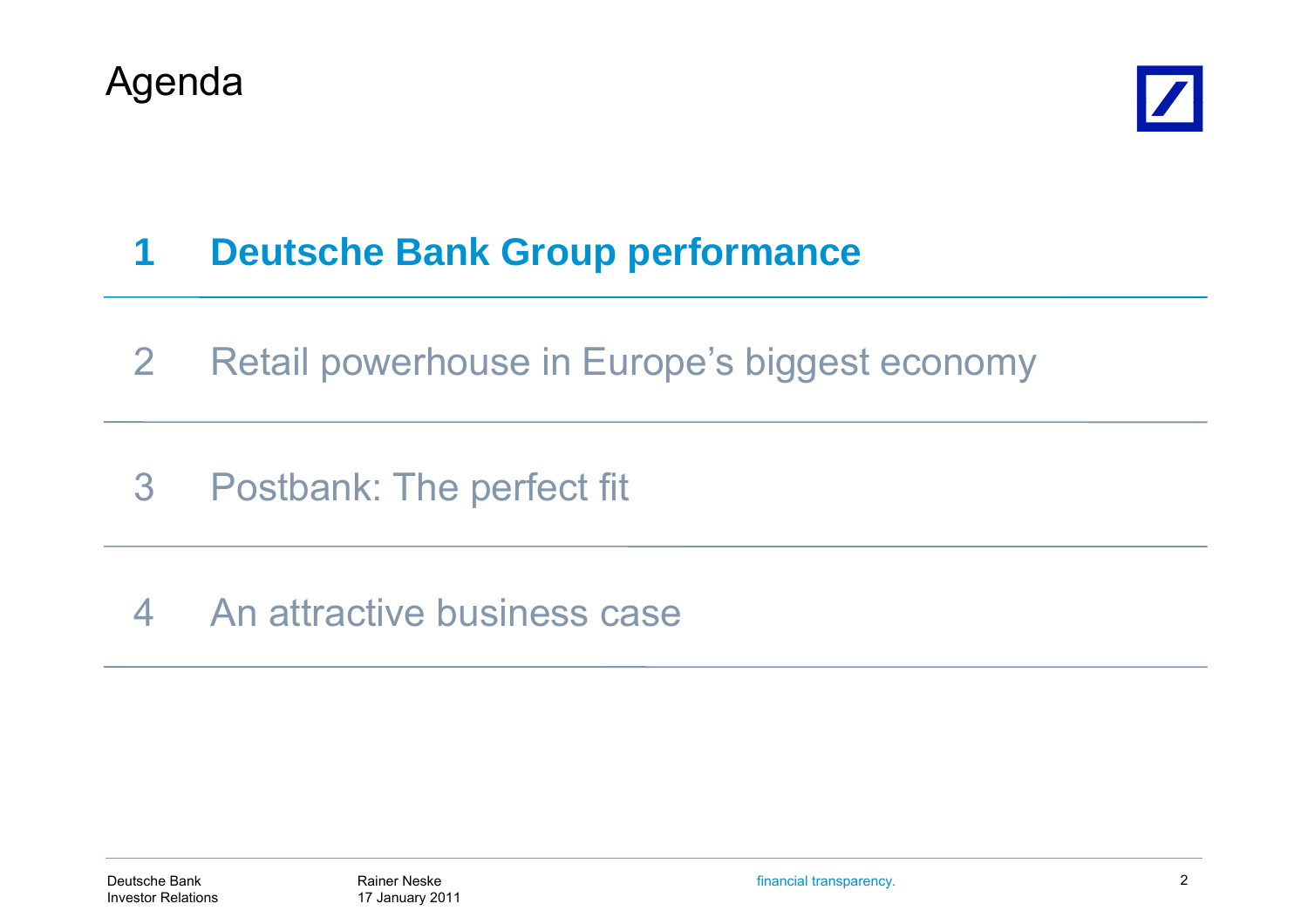## 3Q2010 at a glance

|                                                | 3Q2010 | 3Q2010 ex<br>Postbank effect $(3)$           | 3Q2009                                                 |
|------------------------------------------------|--------|----------------------------------------------|--------------------------------------------------------|
|                                                |        | 1.3                                          | 1.3                                                    |
| Net income (in EUR bn)                         | (1.2)  | 1.1                                          | 1.4                                                    |
| Pre-tax RoE (target definition) <sup>(1)</sup> | 13%    | 13%                                          | 14%                                                    |
| Diluted EPS (in EUR)                           | (1.75) | 1.70                                         | 1.92                                                   |
|                                                |        | 30 Sep 2010 ex                               |                                                        |
| Tier 1 capital ratio                           | 11.5%  | 11.9%                                        | 11.3%                                                  |
| Core Tier 1 capital ratio                      | 7.6%   | 8.1%                                         | 7.5%                                                   |
| Tier 1 capital (in EUR bn)                     | 31.8   | 33.6                                         | 34.3                                                   |
| Total assets (IFRS, in EUR bn)                 | 1,958  | 1,960                                        | 1,926                                                  |
| Total assets (adjusted, in EUR bn)             | 1,044  | 1,047                                        | 1,043                                                  |
| Leverage ratio (target definition) $(2)$       | 25     | 24                                           | 23                                                     |
|                                                |        | Income before income taxes (in EUR bn) (1.0) | 30 Sep 2010 Postbank effect <sup>(3)</sup> 30 Jun 2010 |

(1) Based on average active equity<br>(2) Total assets (adjusted) divided b

(2) Total assets (adjusted) divided by total equity per target definition (3) The Postbank related effect of EUR  $(2.3)$  bn is a non-cash charge

The Postbank related effect of EUR (2.3) bn is a non-cash charge with no tax benefit attached, which represents the difference between the previous carrying value of the equity method investment and the fair value of current stake as of 30 September 2010 (taking into account the VWAP of 25.00 EUR per share of the PTO as recoverable amount)

 $\overline{\phantom{a}}$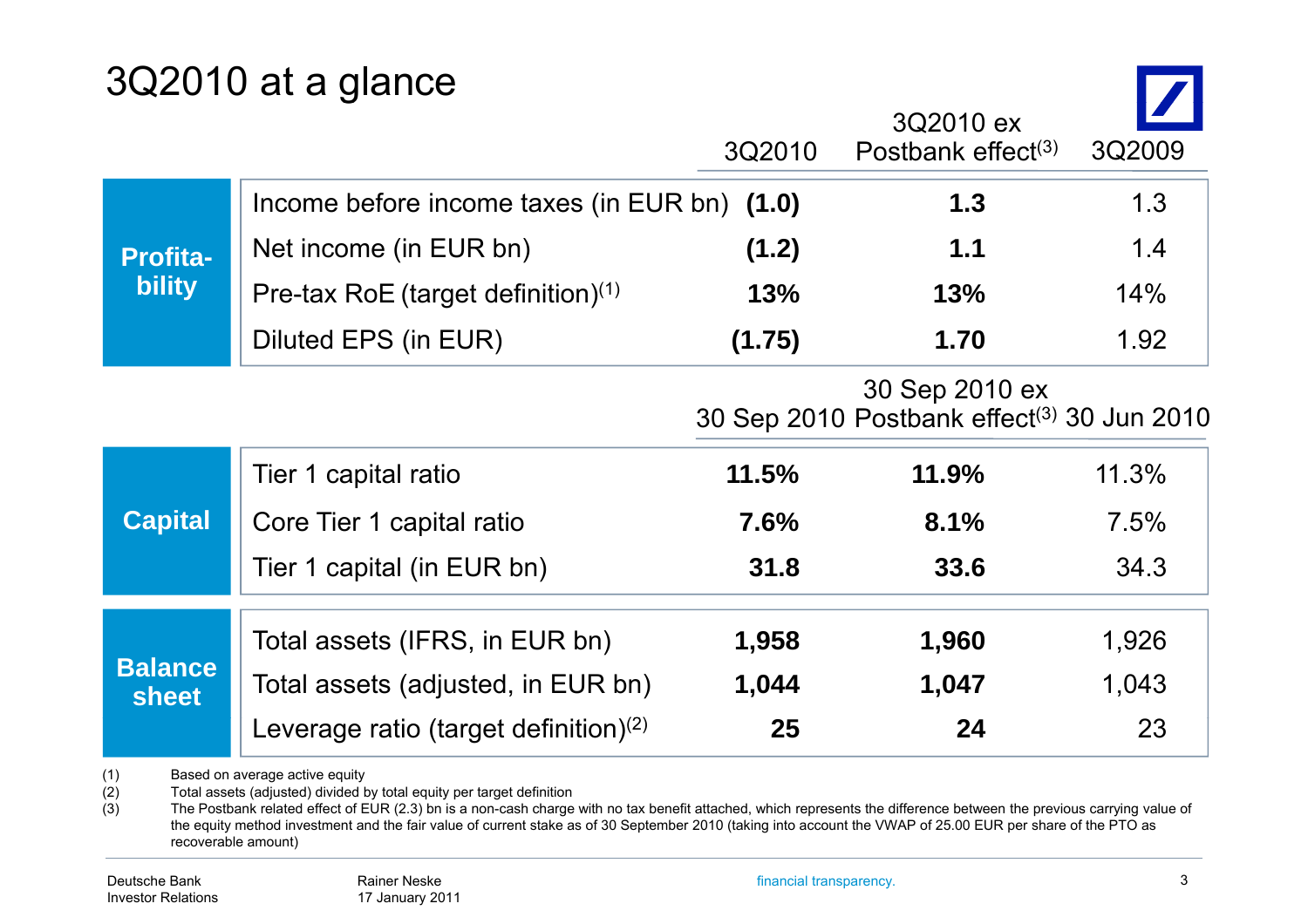## Capital ratios and risk-weighted assets



Note: Tier 1 ratio = Tier 1 capital / RWA; core Tier 1 ratio = (Tier 1 capital - hybrid Tier 1 capital) / RWA

Deutsche BankInvestor Relations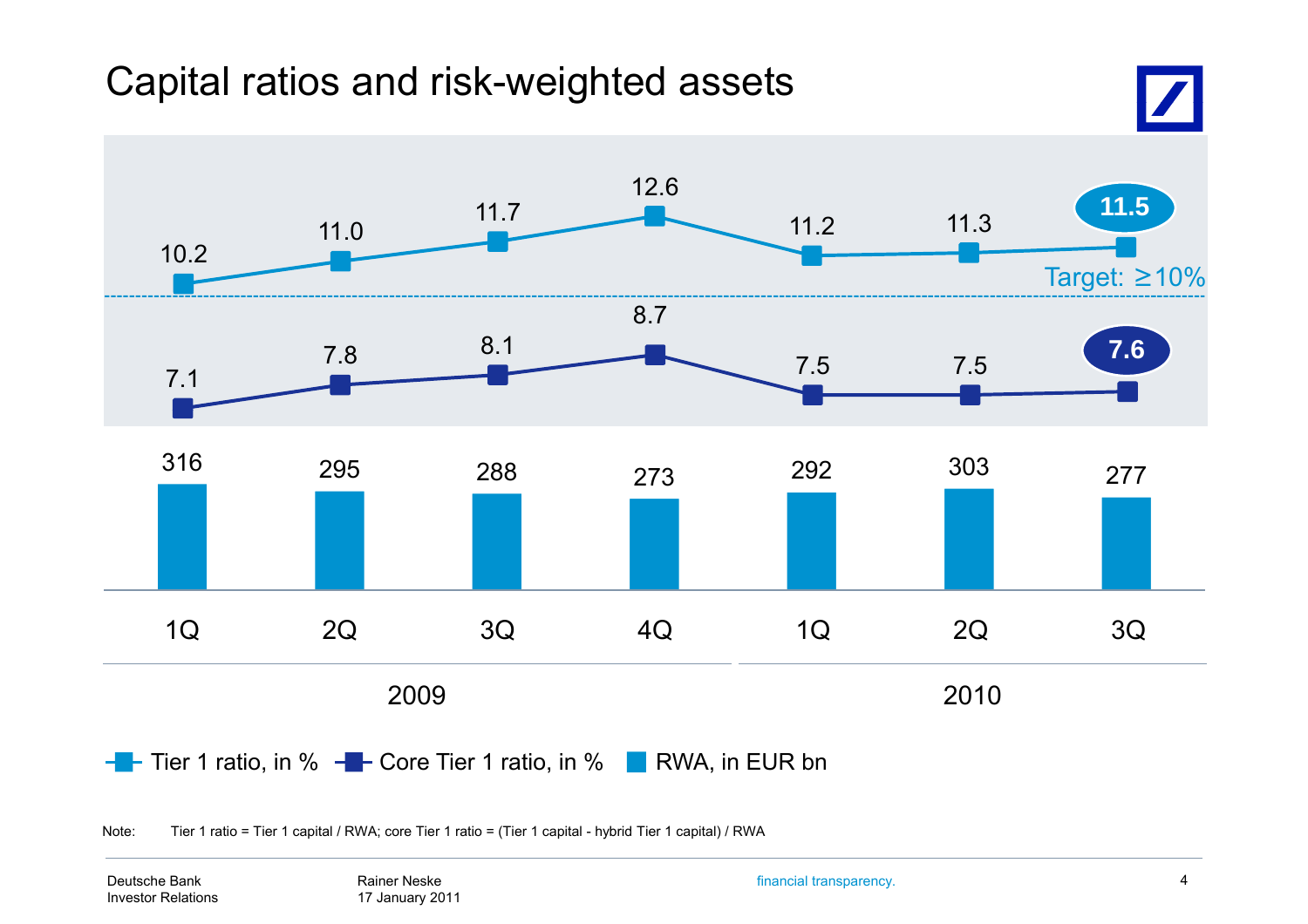### Positive IBIT contribution from all operating segments Income before income taxes, in EUR m



3Q2010

3Q2009

3Q2010 acquisition impact / Postbank effect

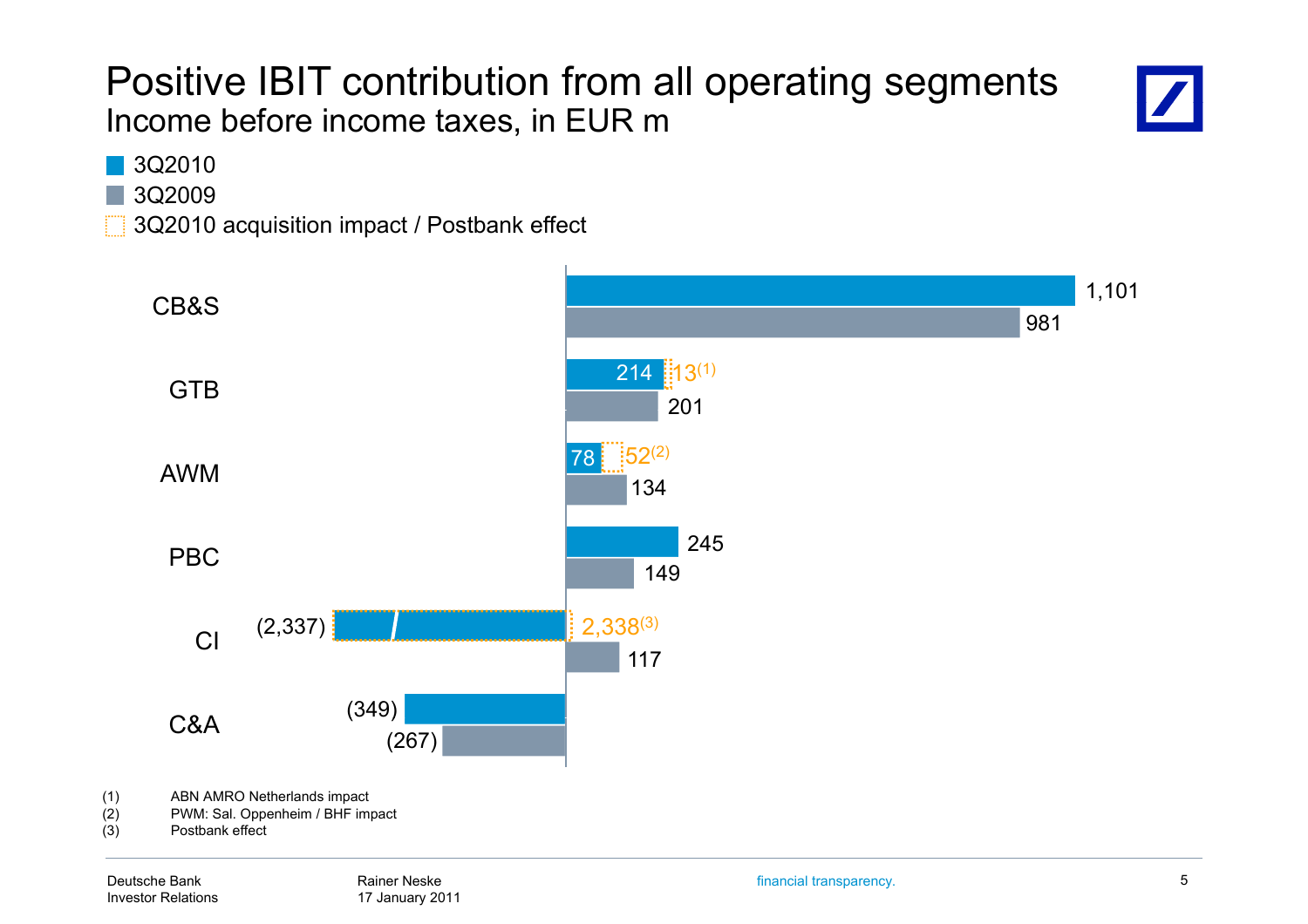#### Performance vs. targets Income before income taxes, in EUR bn



|                                                 | 9M2010<br>reported | Phase 4<br>potential<br>2011 | <b>Acquisition impact</b>                                        |
|-------------------------------------------------|--------------------|------------------------------|------------------------------------------------------------------|
| Corporate Banking &<br><b>Securities</b>        | 4.5                | 6.3                          |                                                                  |
| <b>Global Transaction</b><br><b>Banking</b>     | 0.8                | 1.3                          | 9M2010 excluding ABN AMRO Netherlands<br>acquisition: EUR 0.6 bn |
| <b>Asset and Wealth</b><br>Management           | 0.1                | 1.0                          | 9M2010 excluding Sal. Oppenheim / BHF<br>acquisition: EUR 0.3 bn |
| <b>Private &amp; Business</b><br><b>Clients</b> | 0.7                | 1.5                          |                                                                  |
| <b>Total business divisions</b>                 | 6.1                | 10.0                         |                                                                  |

Note: Figures may not add up due to rounding differences

Deutsche Bank Investor Relations financial transparency. 6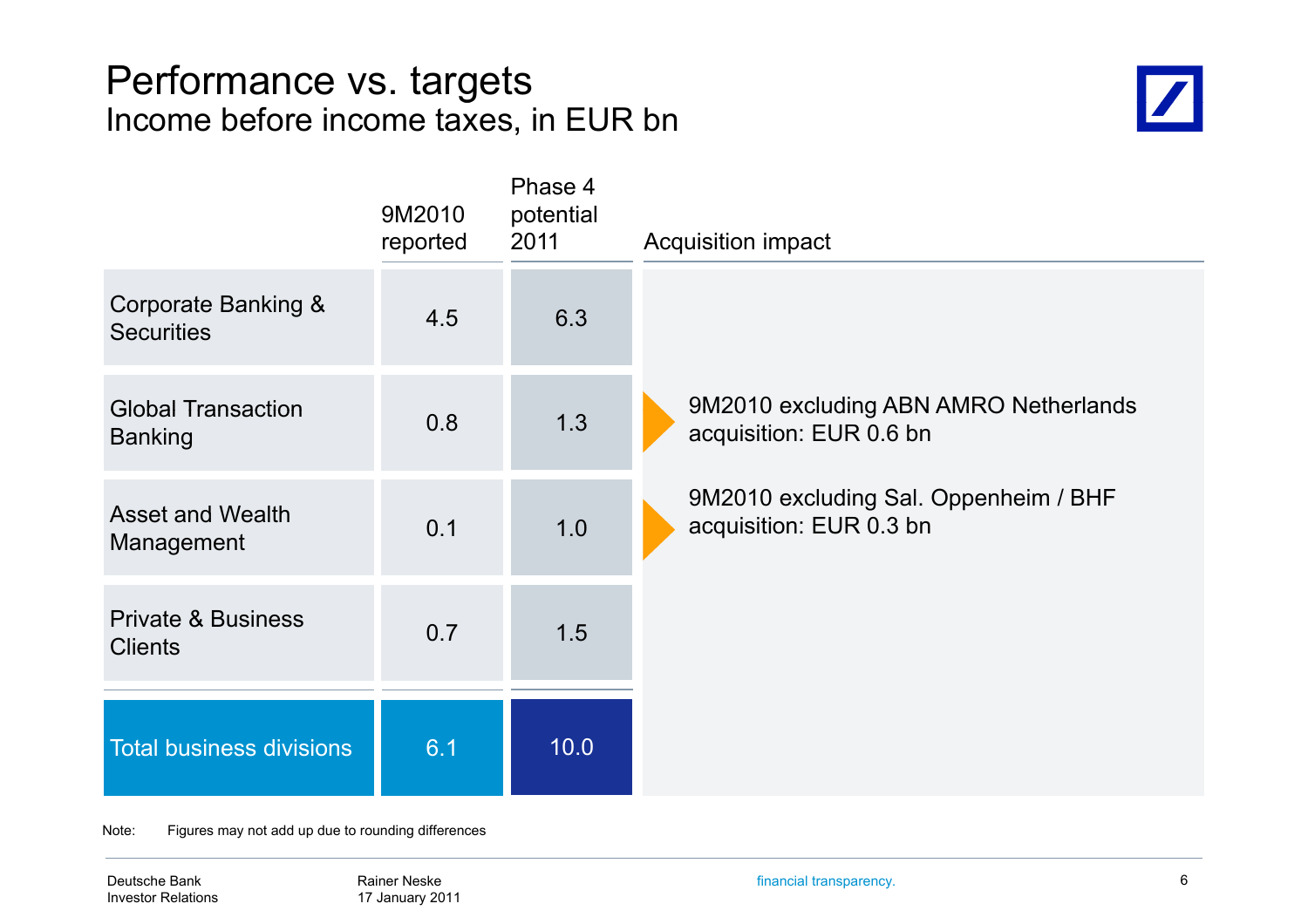### PBC gaining momentum In EUR m





(1) Includes direct severances booked in business allocations of severance booked in infrastructure

Deutsche BankInvestor Relations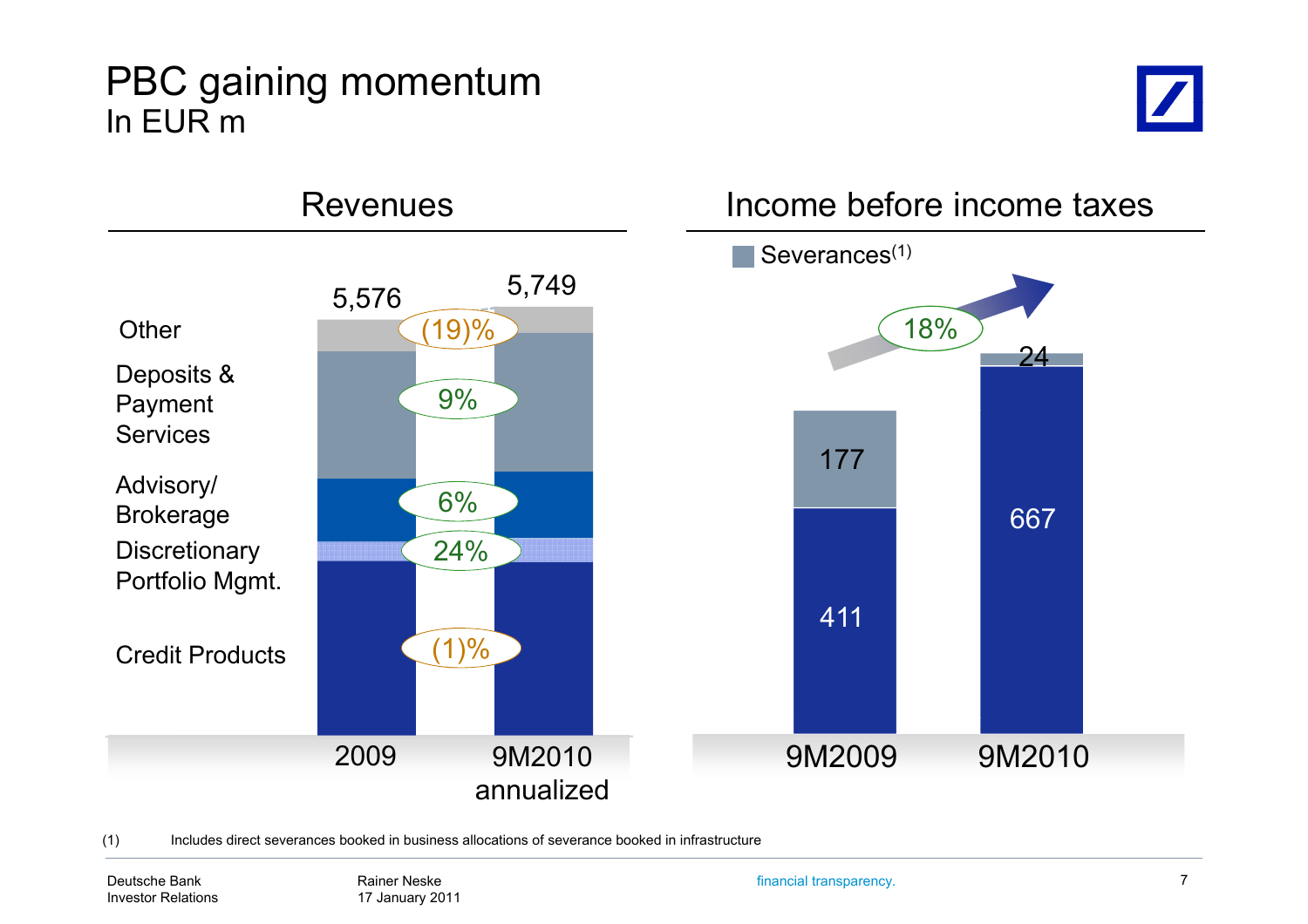



1Deutsche Bank Group performance

#### **2Retail powerhouse in Europe's biggest economy**

- 3 Postbank: The perfect fit
- 4 An attractive business case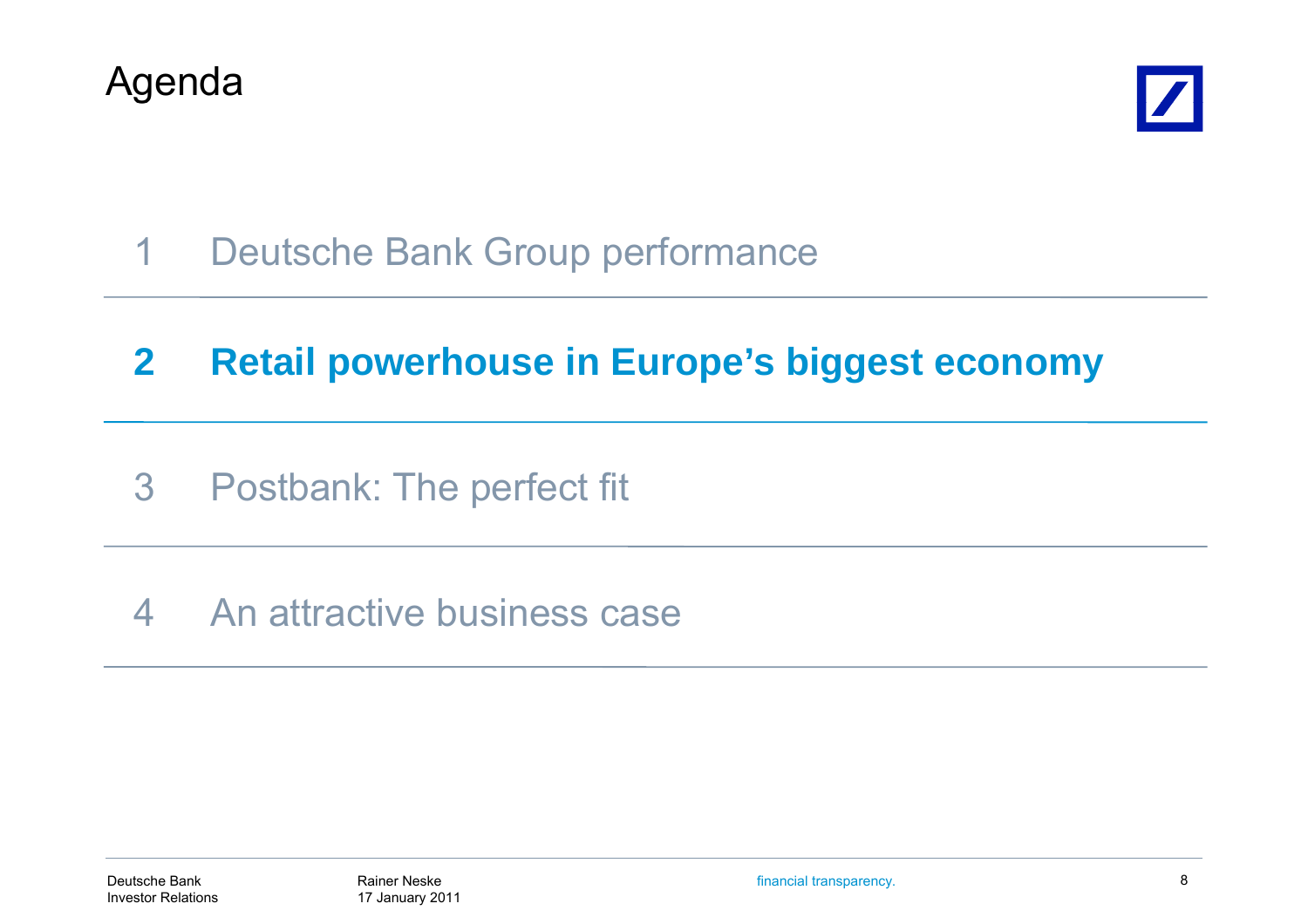PBC / Postbank to become a clear leader in Germany and to close the gap vs. large European players



German retail marketn retail market European retail peers Domestic clients, Dec 2009, in million  $~10^{-5}$  $\P\Psi$  $~1.30$ PBC+ 6 10 14 24 11**COMMERZBANK** 7**ING CODIBa** HypoVereinsbank 4TARGOX BANK 3<br>
(1) Segment Private Customers 3

Domestic net revenues in retail business, FY2009, in EUR bn



(1) Seament Private Customers Source: Company data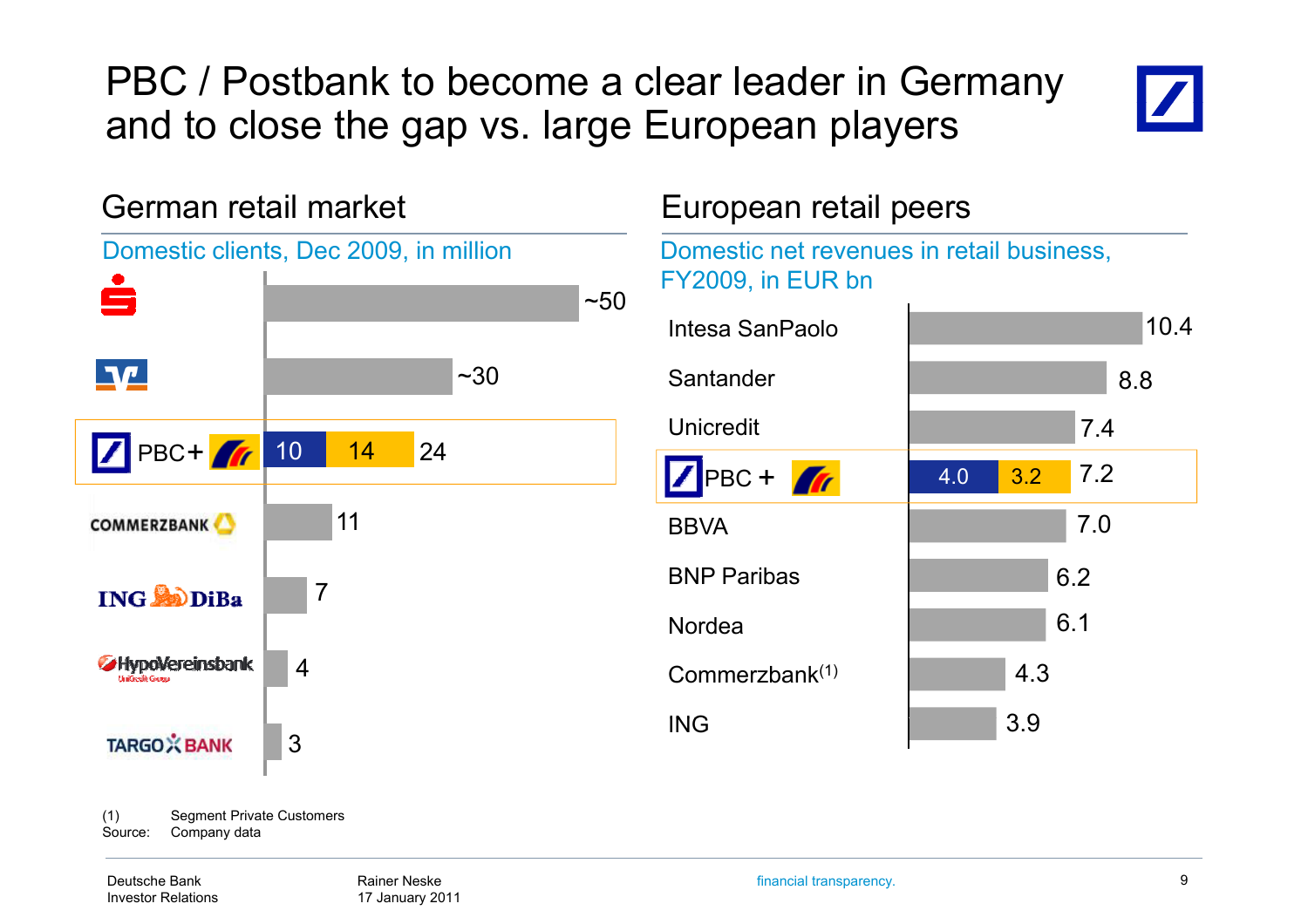## A retail powerhouse

# $\boldsymbol{Z}$

#### 30 September 2010 / 9M2010

|                           | <b>PBC</b><br>global | <b>Postbank</b> | Pre-<br>integration<br>PBC + PB |
|---------------------------|----------------------|-----------------|---------------------------------|
| Clients, in m             | 14.5                 | $14.0^{(1)}$    | 28.5                            |
| <b>Branches</b>           | 1,760                | $1,119_{(1)}$   | 2,879                           |
| <b>Mobile Sales Force</b> | >3,000               | >4,000          | >7,000                          |
| Post Partner agencies     |                      | >4,500          | >4,500                          |
| <b>FTE</b>                | 23,684               | 20,695          | 44,379                          |
| Securities, in EUR bn     | 115                  | 12              | 127                             |
| Deposits, in EUR bn       | 110                  | 114             | 224                             |
| Loans, in EUR bn          | 101                  | 108             | 209                             |
| RWA, in EUR bn            | 37                   | 68              | 105                             |
| Revenues, in EUR m        | 4,312<br>667         | 2,883<br>296    | 7,195<br>964                    |
| <b>IBIT, in EUR m</b>     |                      |                 |                                 |

#### EUR 260 bn retail deposits<sup>(3)</sup>

#### Facts and figures **Facts** German branch networks



(1) Postbank Annual Report 2009 (German version p. 10); on Postbank Interim Report as of 30 September 2010

(2) Includes sight, term, savings and home savings deposits from retail and business clients

(3) Includes EUR 50 bn Deutsche Bank Private Wealth Management, and excludes business clients

Karte: PBC BMD / Vertriebsnetzmanagem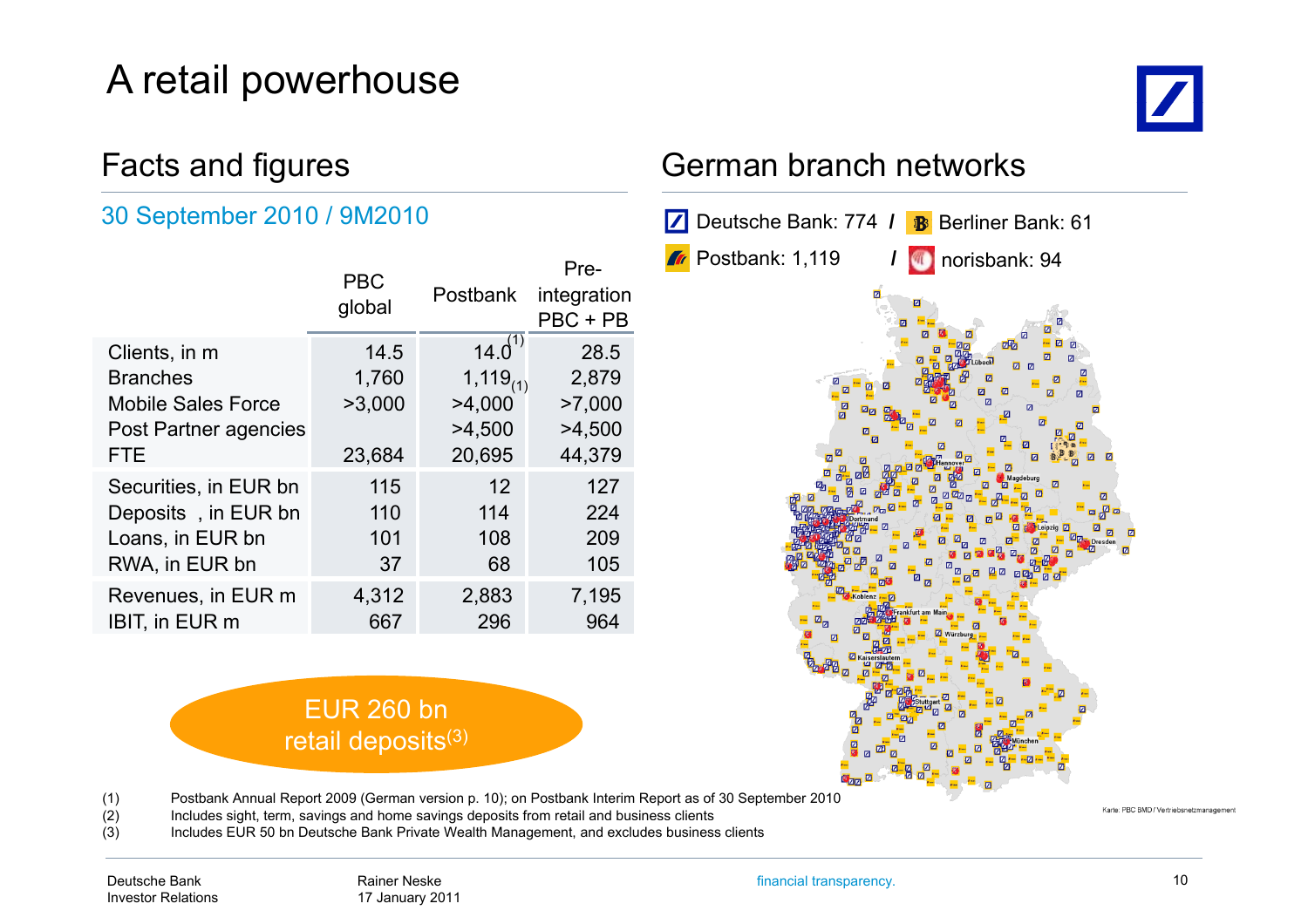## Germany: Healthy market environment …



616



GER FR UK USA ES

#### Germany with strong economy, ... **Ease all many interpret customers, ...**

Source: DB Research, ECB, Company reports

Deutsche BankInvestor Relations

Rainer Neske17 January 2011 financial transparency. 11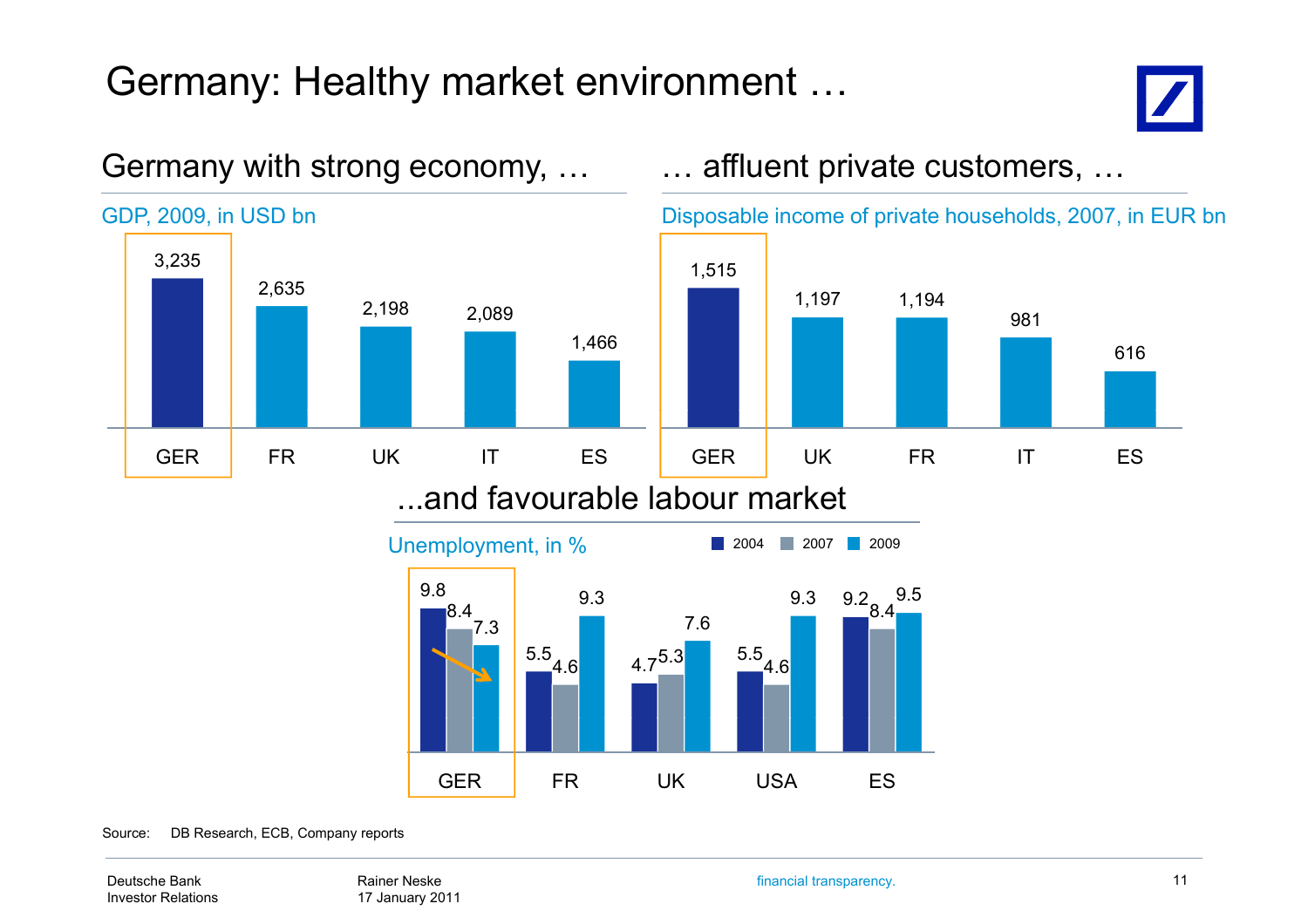## ...and a retail banking environment better than perceived







#### Retail banking markets overview Positioning of combined PBC / Postbank

- Significant combined PBC / Postbank share in Europe's largest retail banking market
- $\frac{1}{2}$   $\frac{1}{25}$  Price leadership in standard products and leading advisory services to form strong basis for further organic market share growth
	- Healthy German retail credit market environment with no signs of overheating ...
	- ... offering significant growth environment e.g. in mortgage and consumer lending to affluent
	- **Positive cost trend in German retail banking** market – with further potential to be realized
	- Combined PBC / Postbank to benefit from scale advantages vs. peers across all sectors

(1) Projected, source McKinsey (2) Loan loss provisions in % of revenues in retail banking, average of leading market players of respective country (3) Source: BCG Source: DB Research, ECB, Company Reports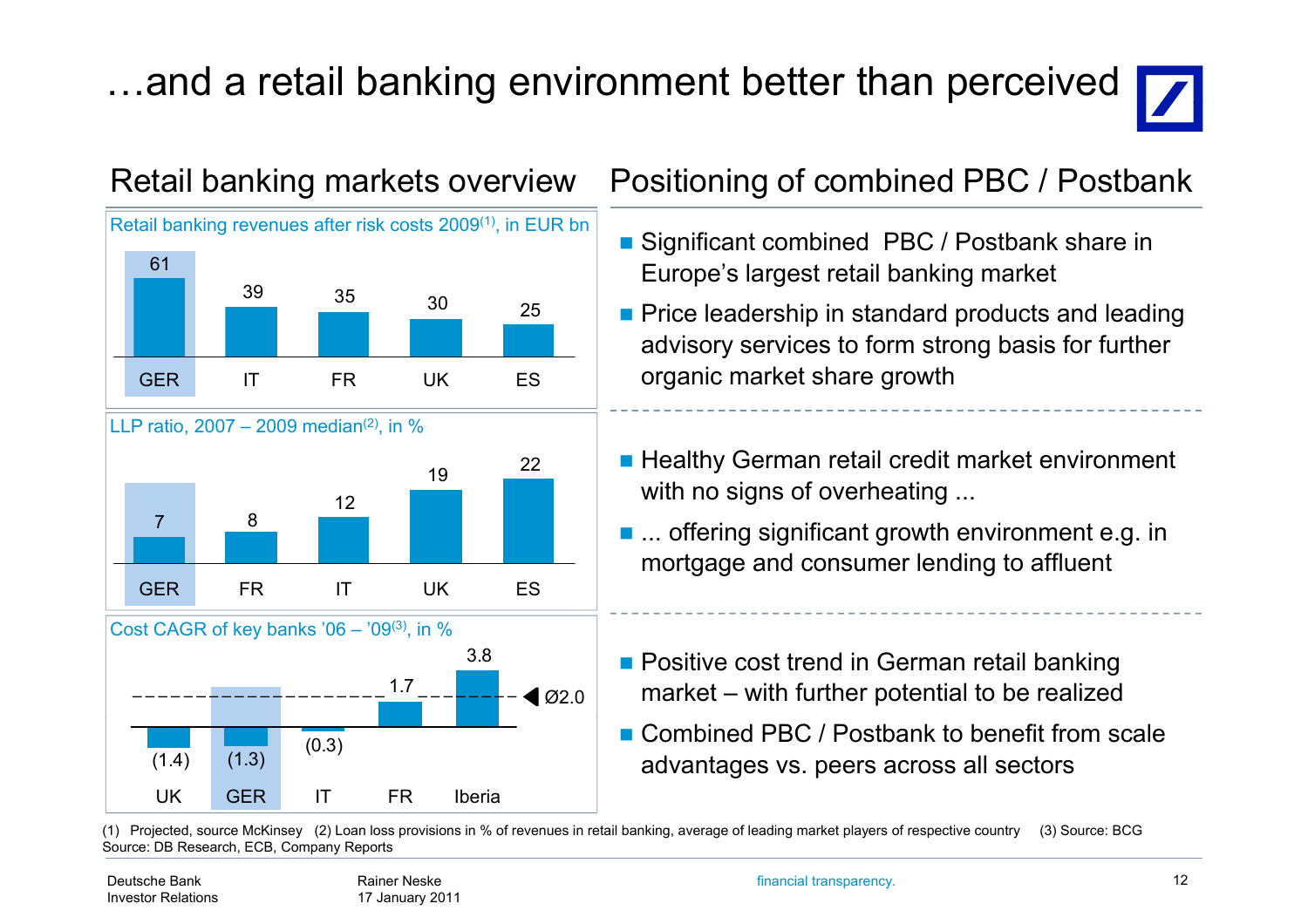



- 1Deutsche Bank Group performance
- 2Retail powerhouse in Europe's biggest economy
- **3Postbank: The perfect fit**
- 4 An attractive business case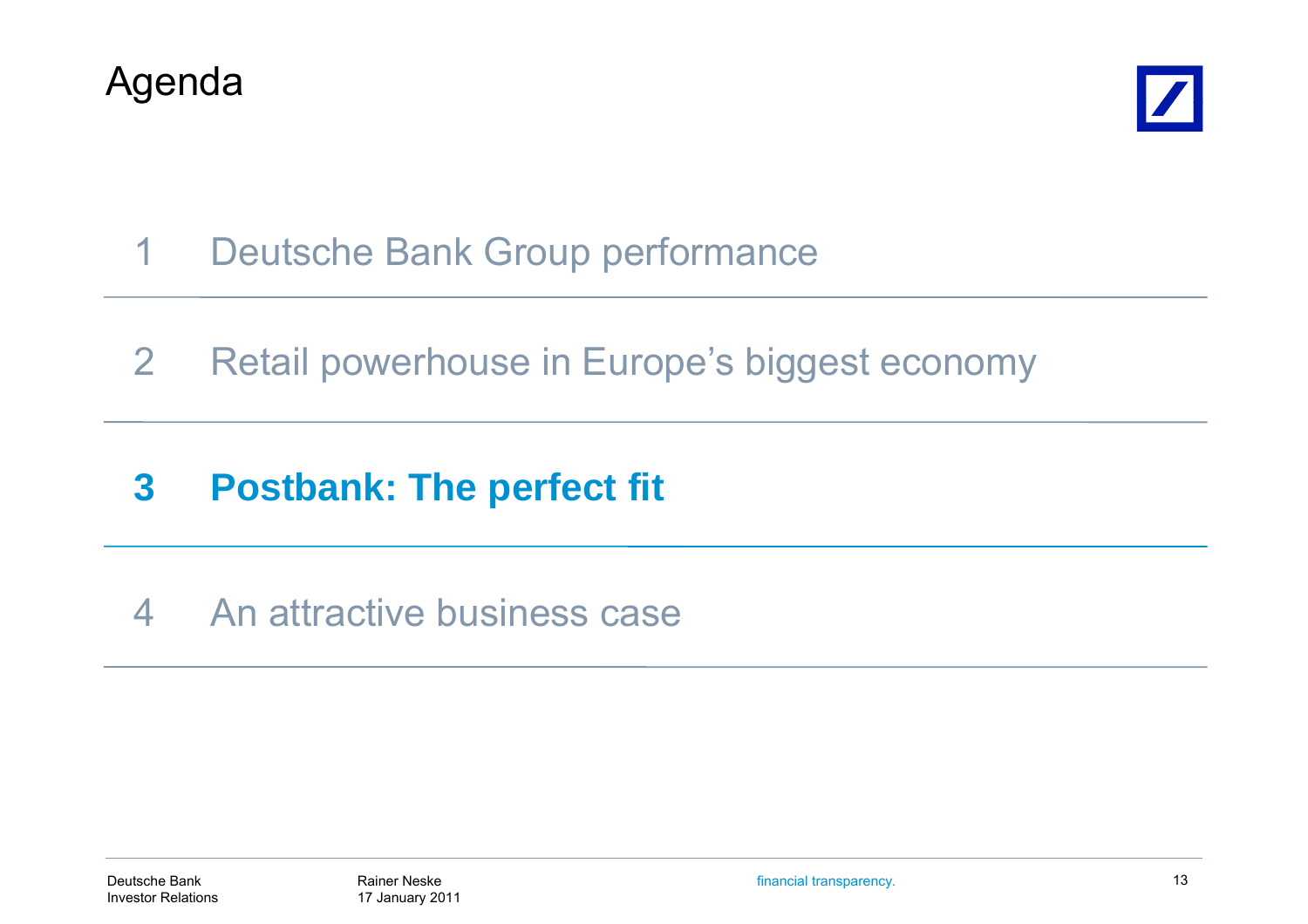## Rationale for Postbank ac quisition



| What we get                                      | everage<br>Customer bank (EUR 121 bn assets) <sup>(1)</sup> :<br>Large, lean, profitable<br>Run-off<br>- Non-customer bank (EUR 121 bn assets):<br>Large, capital consumptive and less profitable  |  |  |
|--------------------------------------------------|----------------------------------------------------------------------------------------------------------------------------------------------------------------------------------------------------|--|--|
| Good for<br><b>PBC</b>                           | — Become the undisputed leader in German retail banking<br>— Achieve critical mass and close gap to European peers<br>- Realize substantial synergies<br>- Leverage Postbank distribution platform |  |  |
| Good for<br><b>Deutsche</b><br><b>Bank Group</b> | — Rebalance earnings mix<br>- Potential capital relief from mid-term run-off of non-core assets<br>- Significant expansion of retail deposit base enhances funding mix                             |  |  |

#### Accelerate re-rating of Deutsche Bank

(1) Includes commercial real estate portfolio potentially subject to optimization measures

Deutsche BankInvestor Relations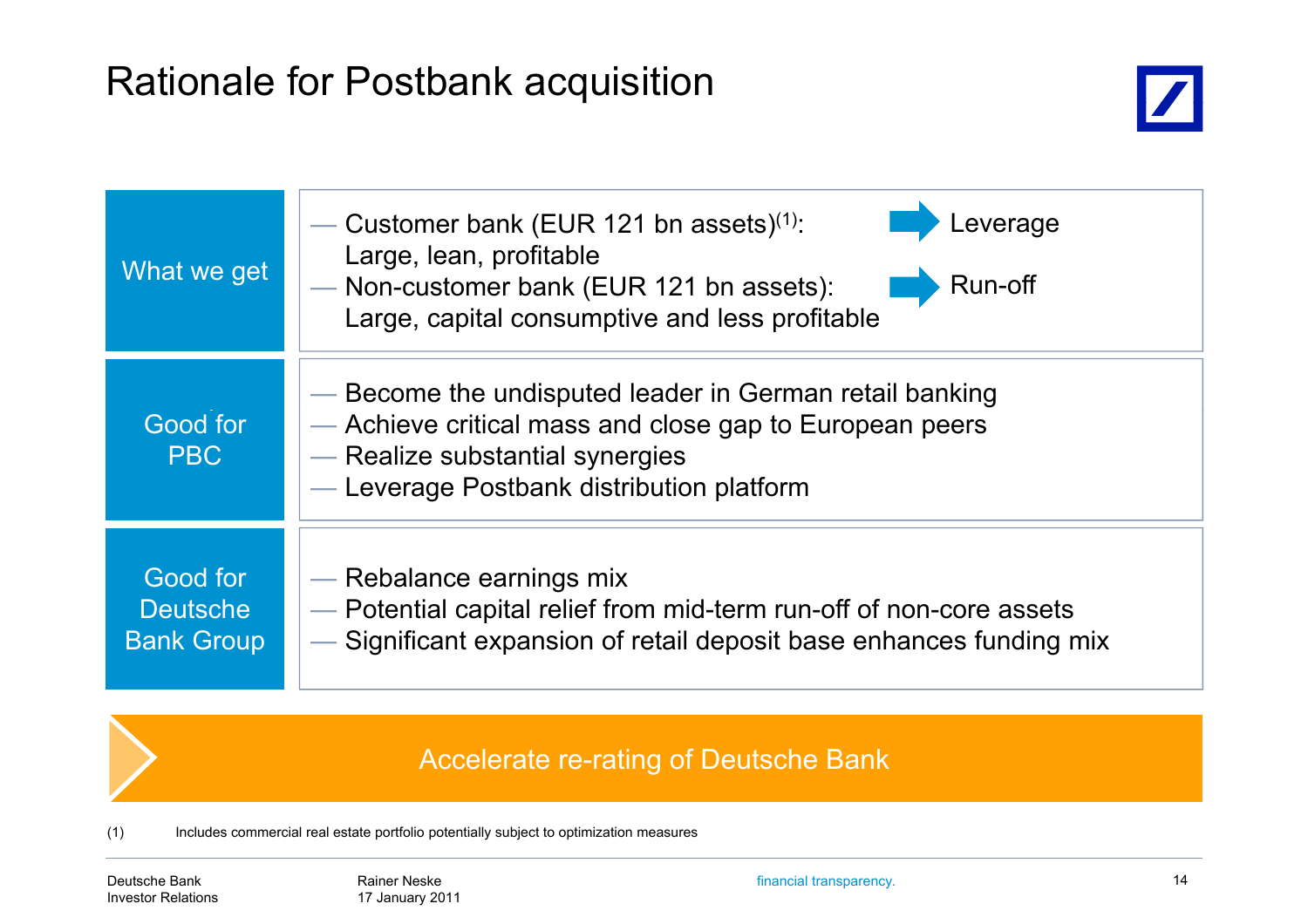## Complementary business propositions ...





Note: Page with brand focus, not necessarily legal entities

Deutsche BankInvestor Relations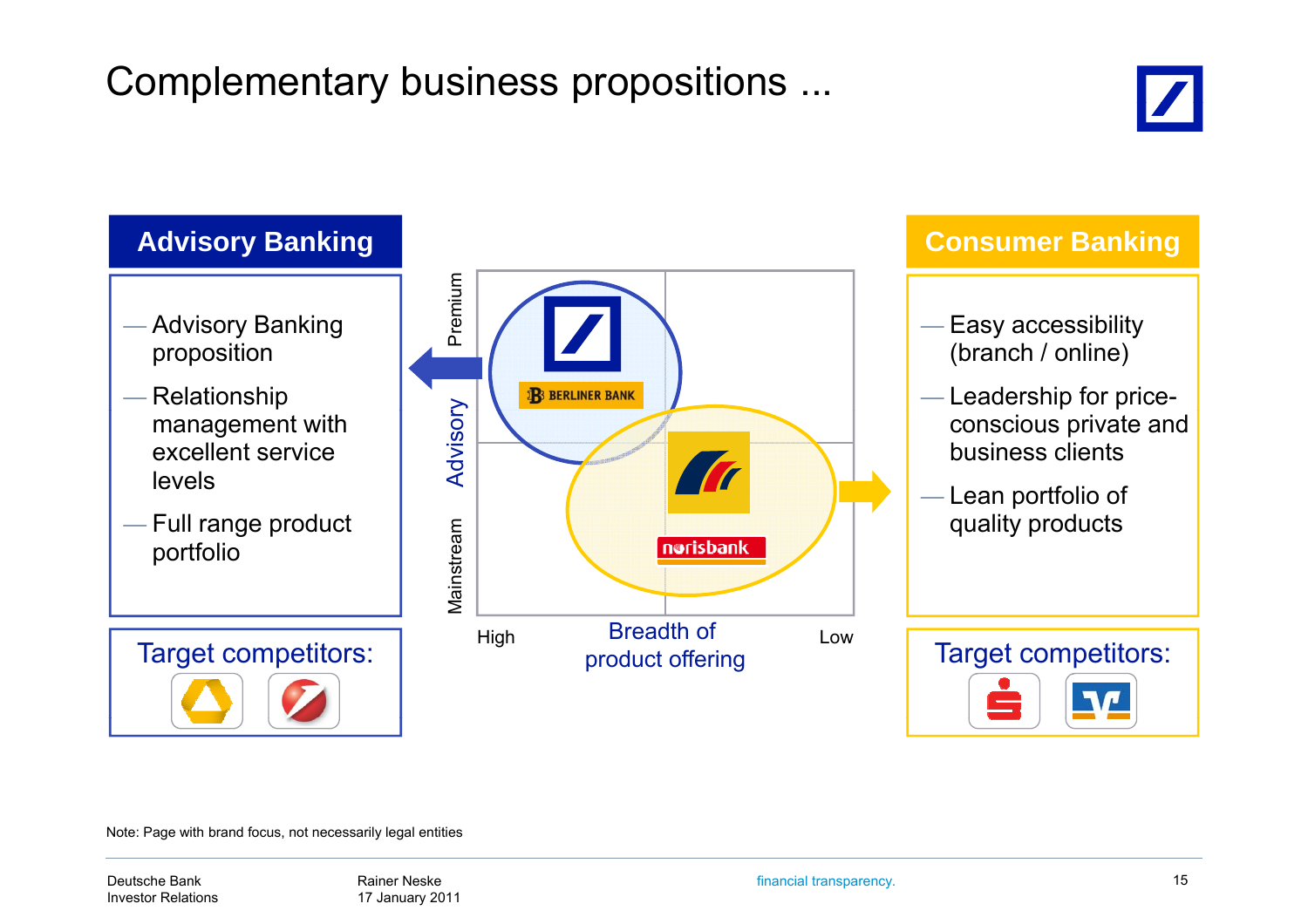

(1) FMDS Data (and eFinancLab) 2009 analysis (508) by DB Market Research; current account / savings used 'banking relation' and 'current account'; investment / insurance used 'investment account' and 'shares', full market > 100% due to multi banking usage

(2) Postbank: Focus retail and business (small cap) client segment; data outside in estimation based on market revenue pools and expert opinion / modelling; Deutsche Bank: PBC Germany incl. Berliner Bank, excl. norisbank, Management Reporting (UBR), all Data 2009

financial transparency. 16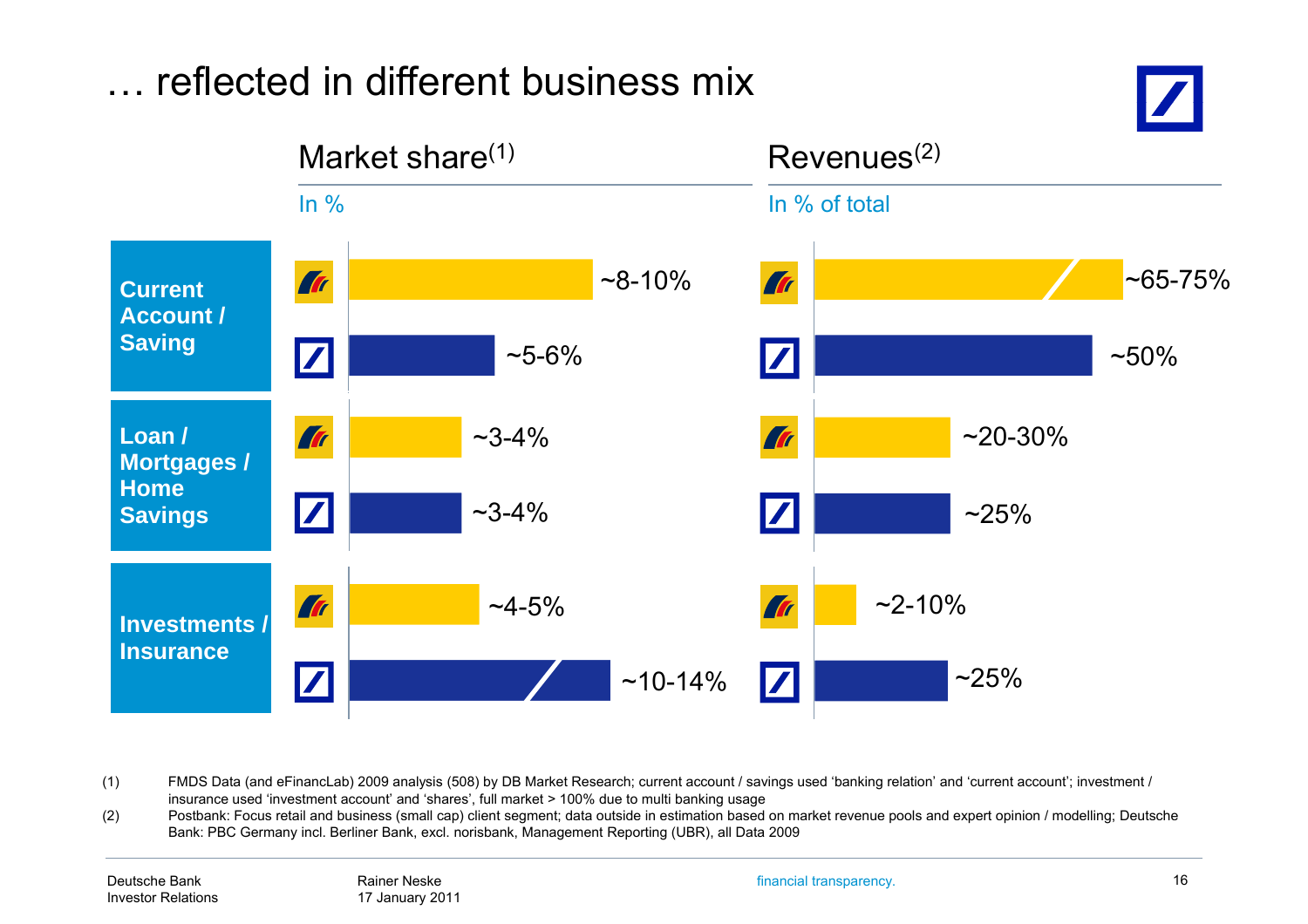### Postbank balance sheet: Non-customer vs. customer bankIn EUR bn, 30 Jun 2010  $\frac{1}{242}$  242



Includes Structured Credit Portfolio ("SCP") of EUR 5.6bn

**Other** (incl. cash reserves) **Goodwill & intangibles Goodwill**

#### **Loans and advances to customers**

- ―Includes home finance
- - ― thereof EUR 18.9 bn CRE portfolio(1)
- ―Overdrafts, consumer and other



(1) Potentially subject to optimization measures

Note: Numbers may not add up due to rounding, does not include off-balance sheet exposures

Source: Company information, DB analysis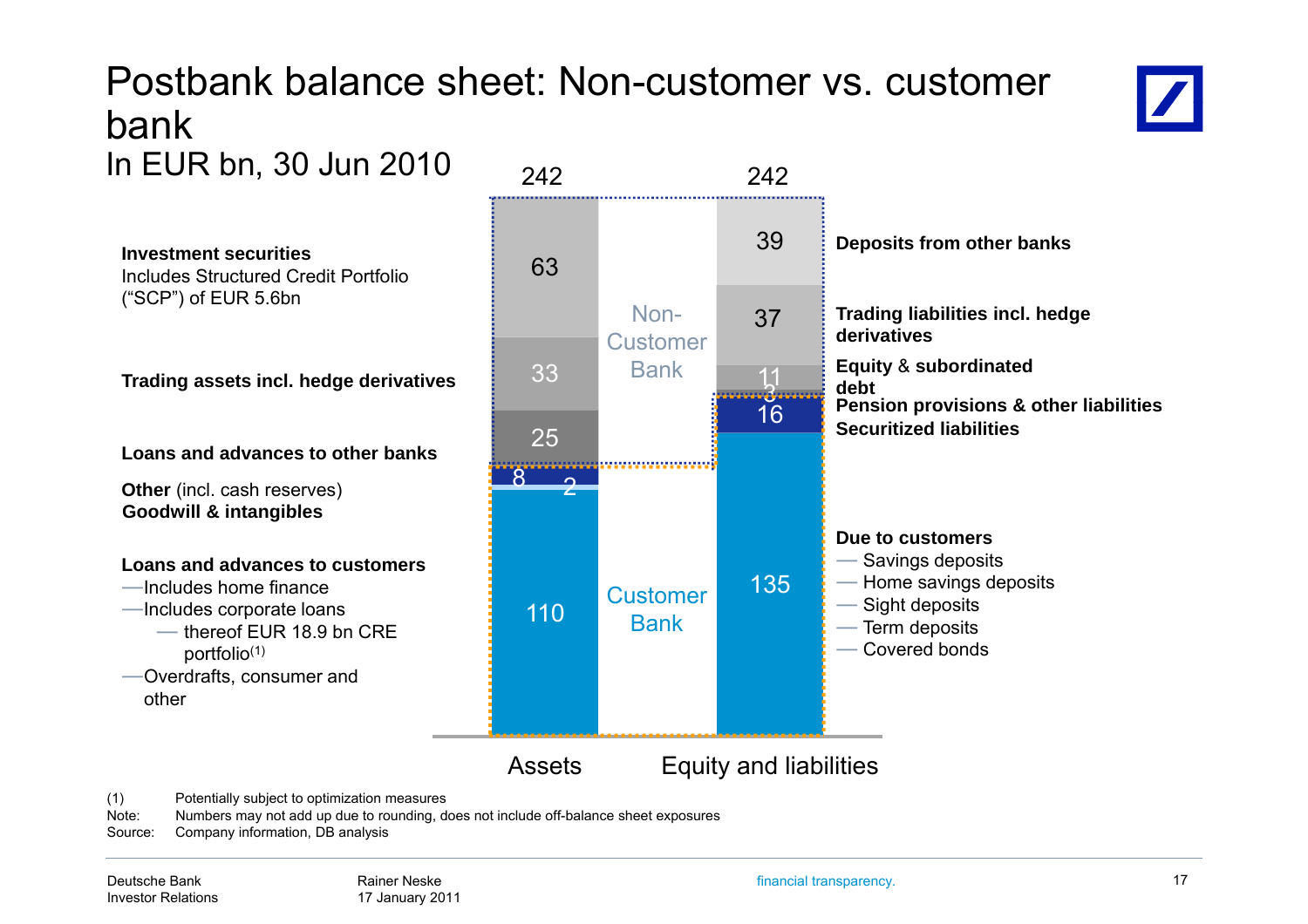### Potential for mid-term ca pital relief from run-off of non-customer assets30 June 2010, in EUR bn

**Operational risk** 

illustrative



Note: Scale not linear due to presentation purposes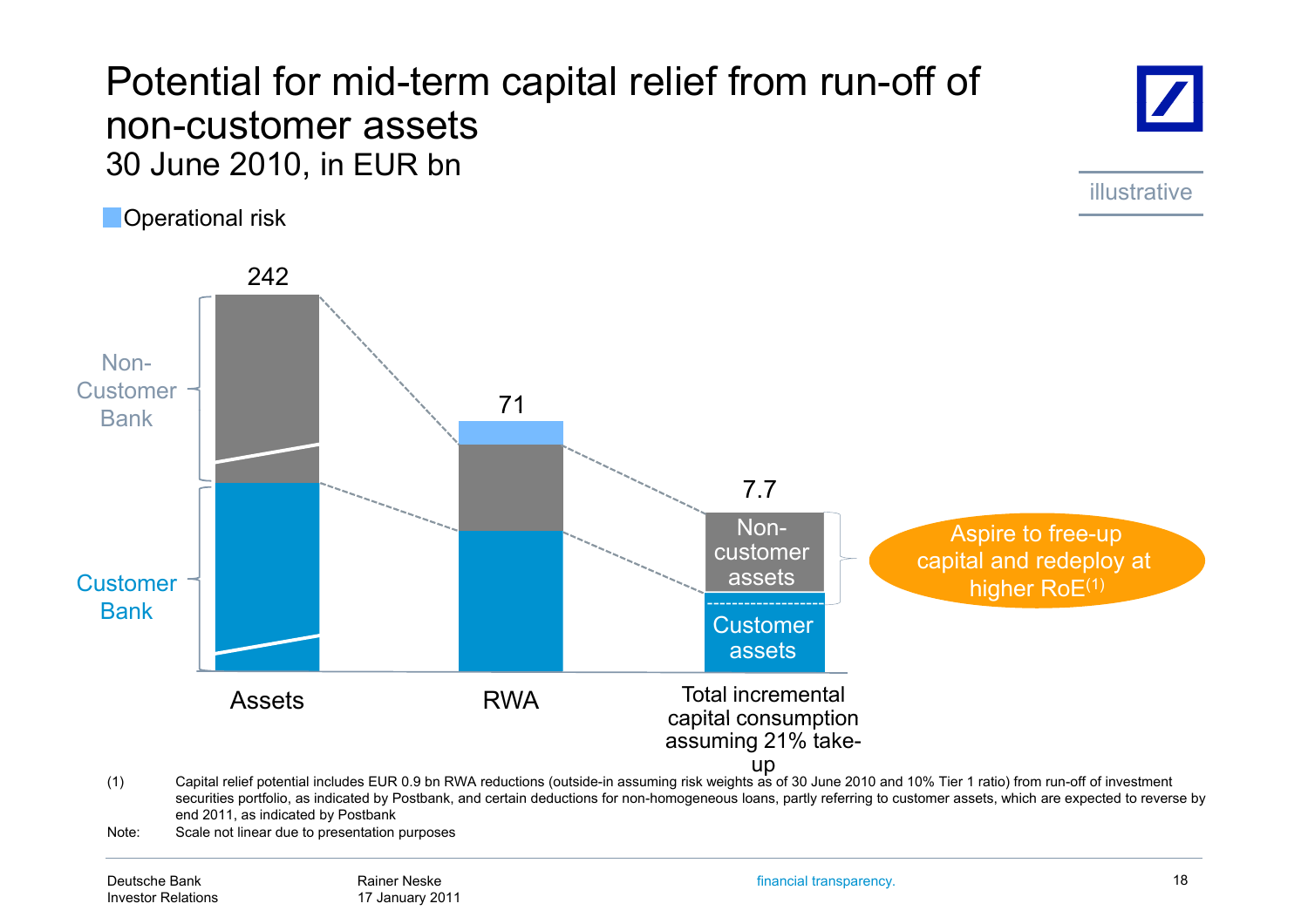#### Postbank's retail business is profitable and stable In EUR m

#### Postbank's retail division with consistent profits through the crisis



#### PBC's stable revenue stream will be strenghtened further



(1) Reported revenues adjusted from an outside-in perspective for one-off effects mainly from impairments on investment securities, measurement losses on embedded derivatives and gains/losses on sale of investment securities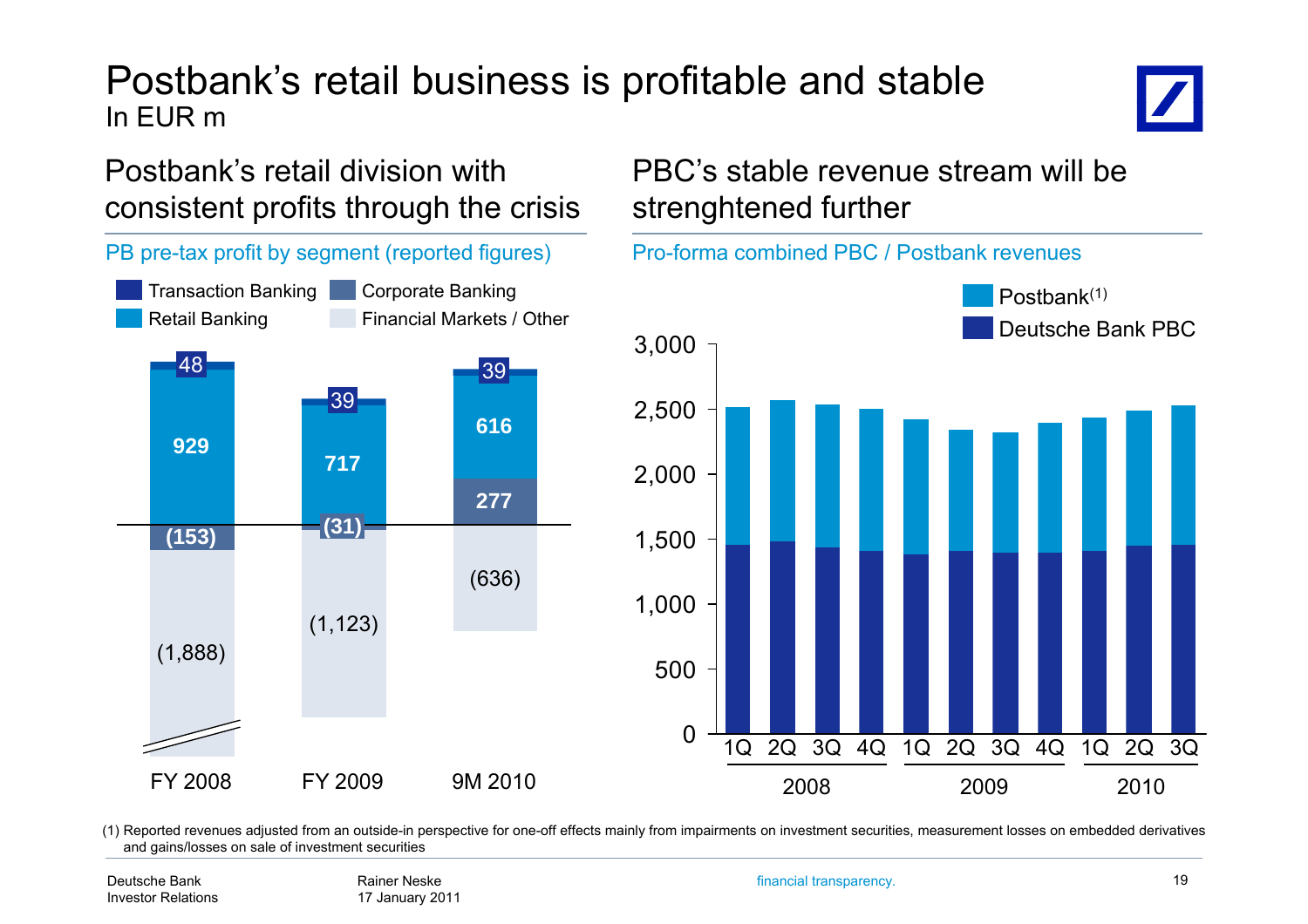## PBC and PB Retail key ratios: RoE and CIR





Deutsche BankInvestor Relations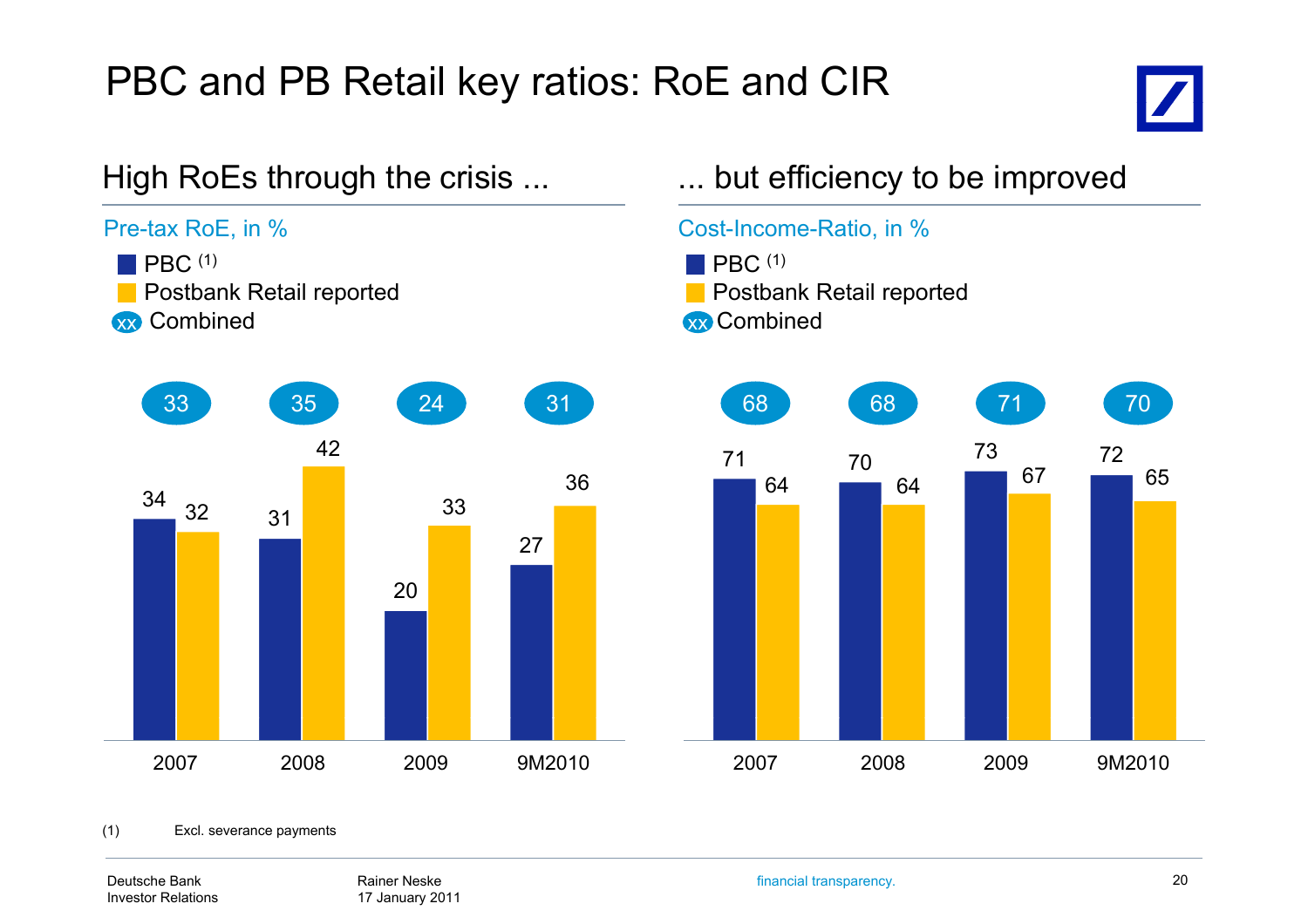



- 1Deutsche Bank Group performance
- 2Retail powerhouse in Europe's biggest economy
- 3Postbank: The perfect fit

#### **4An attractive business case attractive**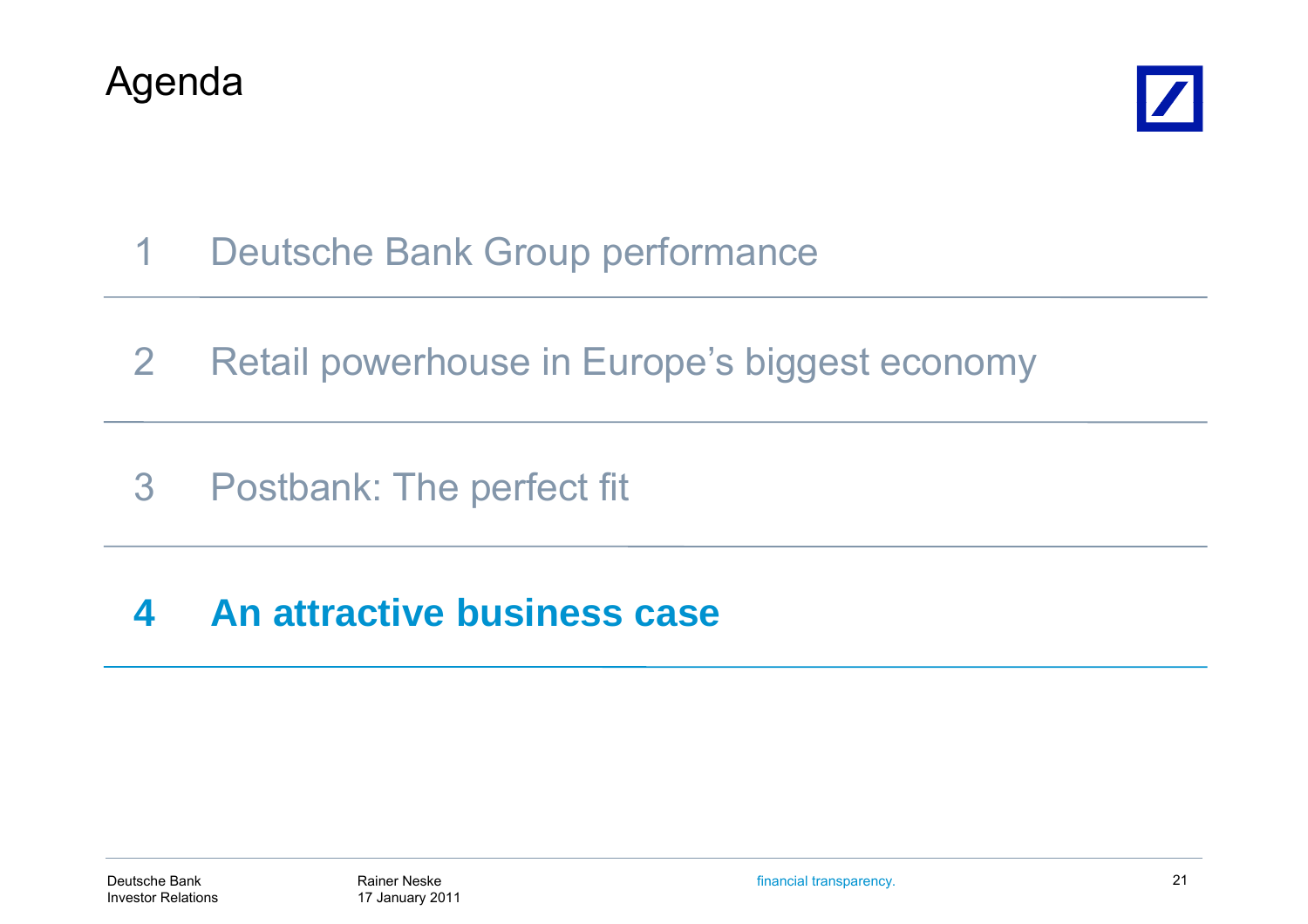## Integrated target operating model will enable us to benefit from broad market coverage





financial transparency. 22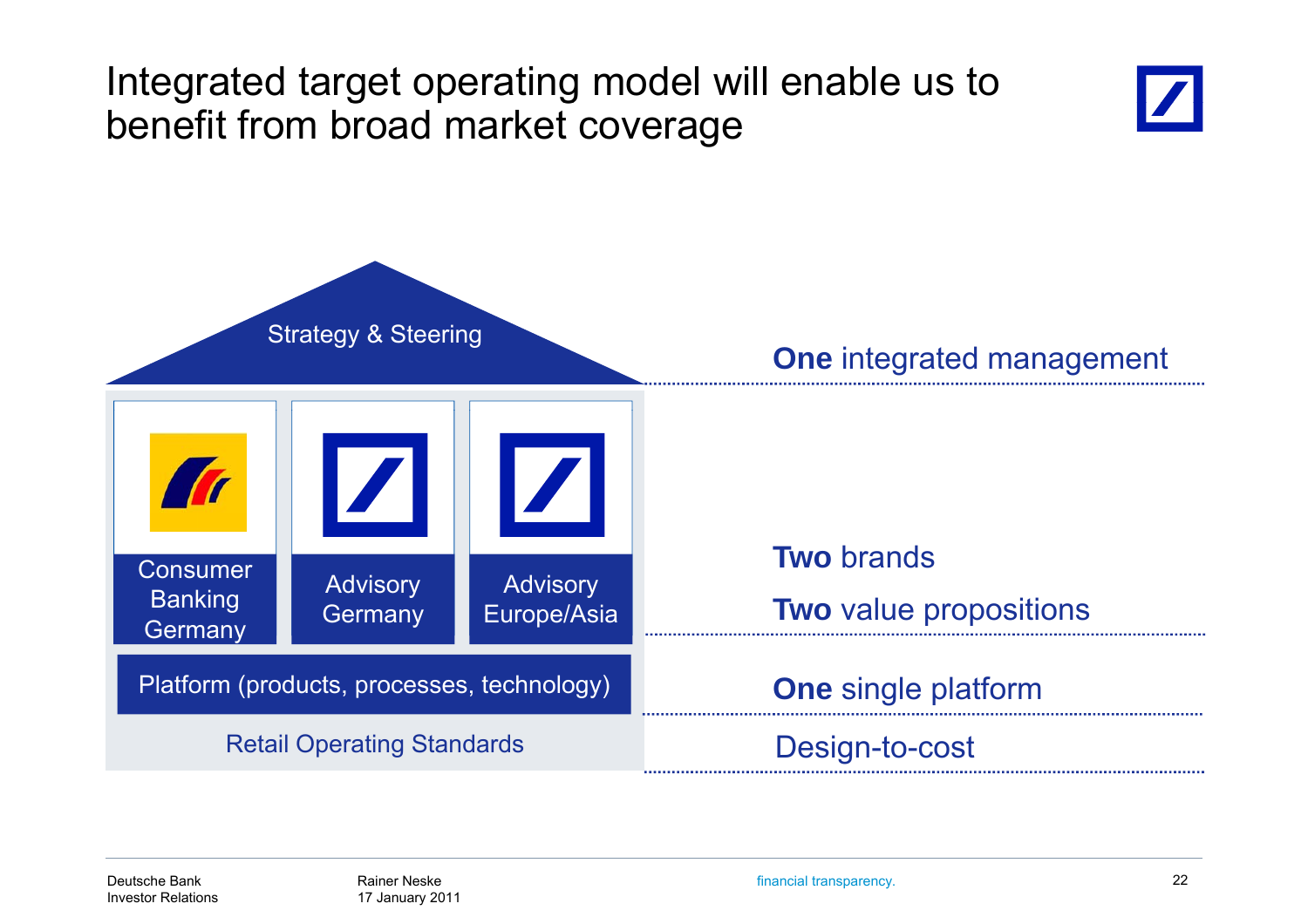## Guiding principles for the design of the target platform



**Single platform**  $\begin{array}{c} \begin{array}{c} \end{array}$  **Functional**  $\begin{array}{c} \end{array}$  **Design-to-cost/**<br> **Design-to-cost/**<br> **Retailization**  Consistent **h ii fharmonization of** Maximum degree of **i i integration** ■ Unit cost reduction / **d di i** l **standardization** along **processes and operating setup Consolidation** of scattered functionalcommon service levels**operating setup**<br>(e.g., sourcing, early discussed functional Department of factor) degree of centralization) activities Manage functions **cost advantages** of PBC by optimization of according to **retail** existing legal entity

**operating standards**

structures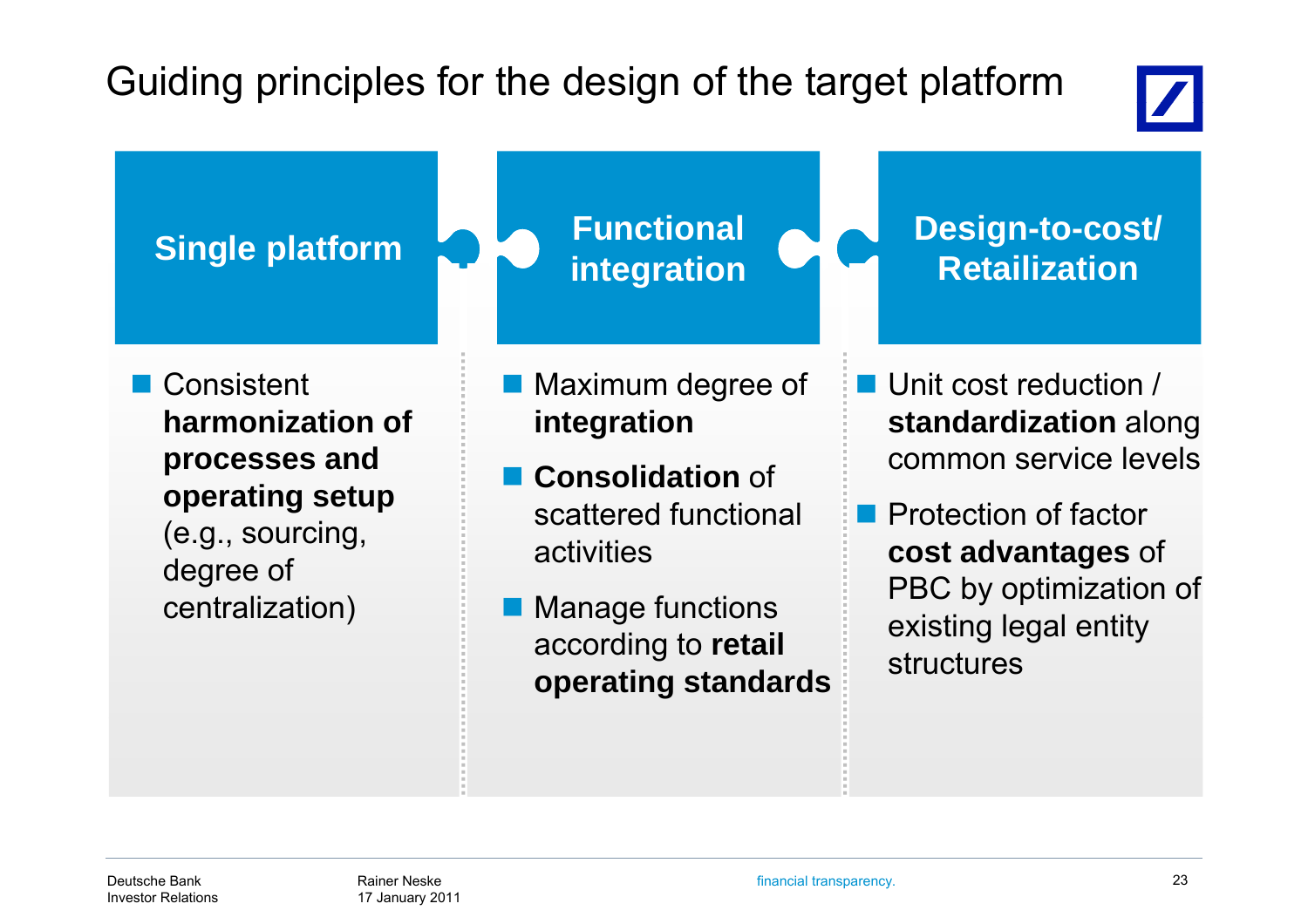#### Synergy targets and cost-to-achieve estimate In EUR m





(1) Excl. depreciation of capitalized software after 2015

Contribution of synergy programs reaches run-rate in 2014 / 15

(3) Comprises revenue and cost synergies

Note: Excludes Postbank's stand-alone program P4F, and PBC's portion of the infrastructure efficiency program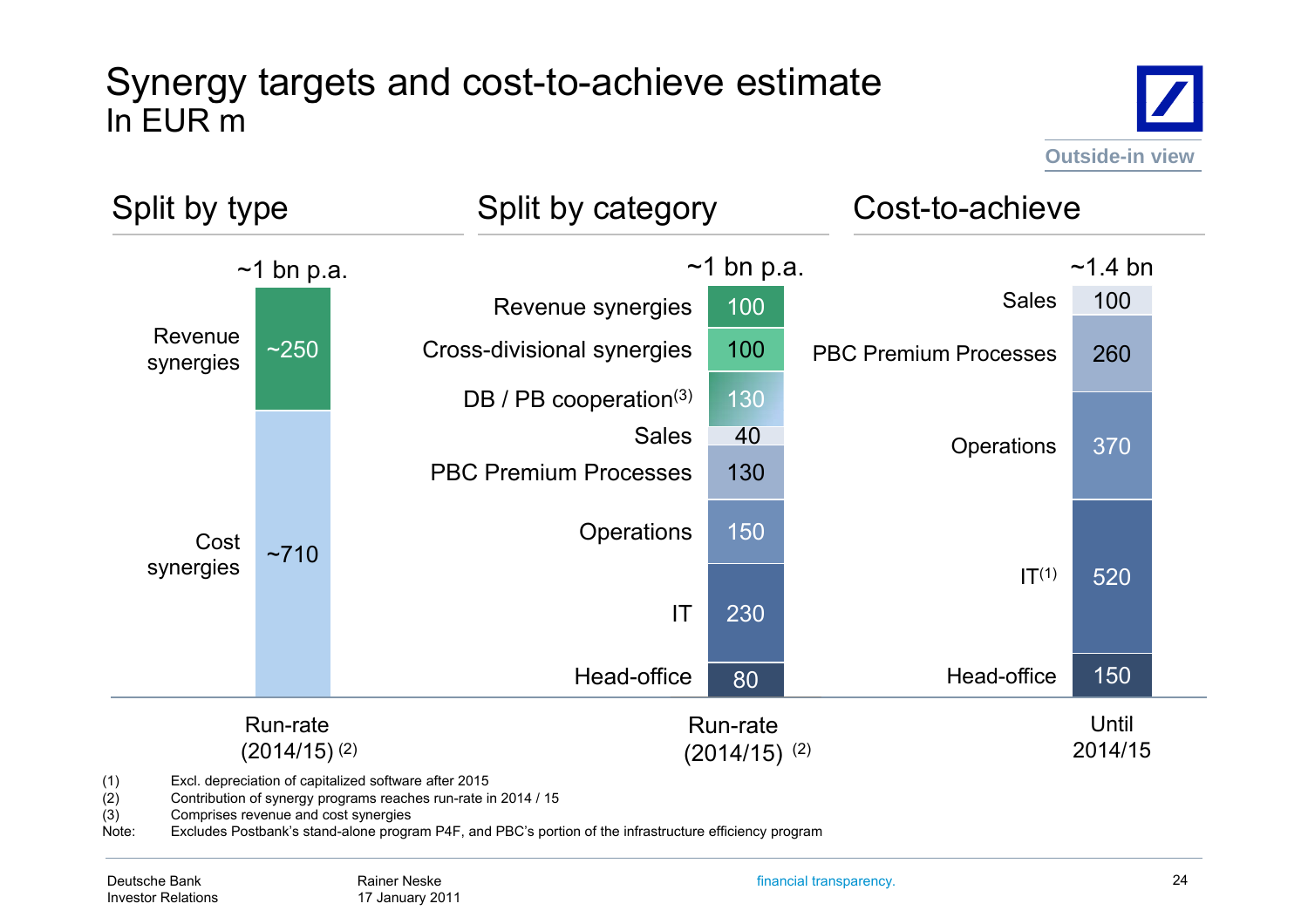#### The roadmap to PBC's ambition level Income before income taxes, in EUR bn



3> $~1(2)$ 0.11.5**Assumptions:**  $\blacktriangleright$  Full run-rate, i.e. full synergies realizedNo further cost-to-achievePPA effects fully amortized No material impact from noncustomer bankPublished 2011 target Postbank customer bankP4F<sup>(1)</sup> Envisaged synergy PBC / Postbank Ambition leve target PBC / Postbank combined growth Ambition level

(1) Postbank for Future: Existing Postbank efficiency program, announced in November 2009

(2) Including EUR 0.1 bn cross-divisional synergies

financial transparency. 25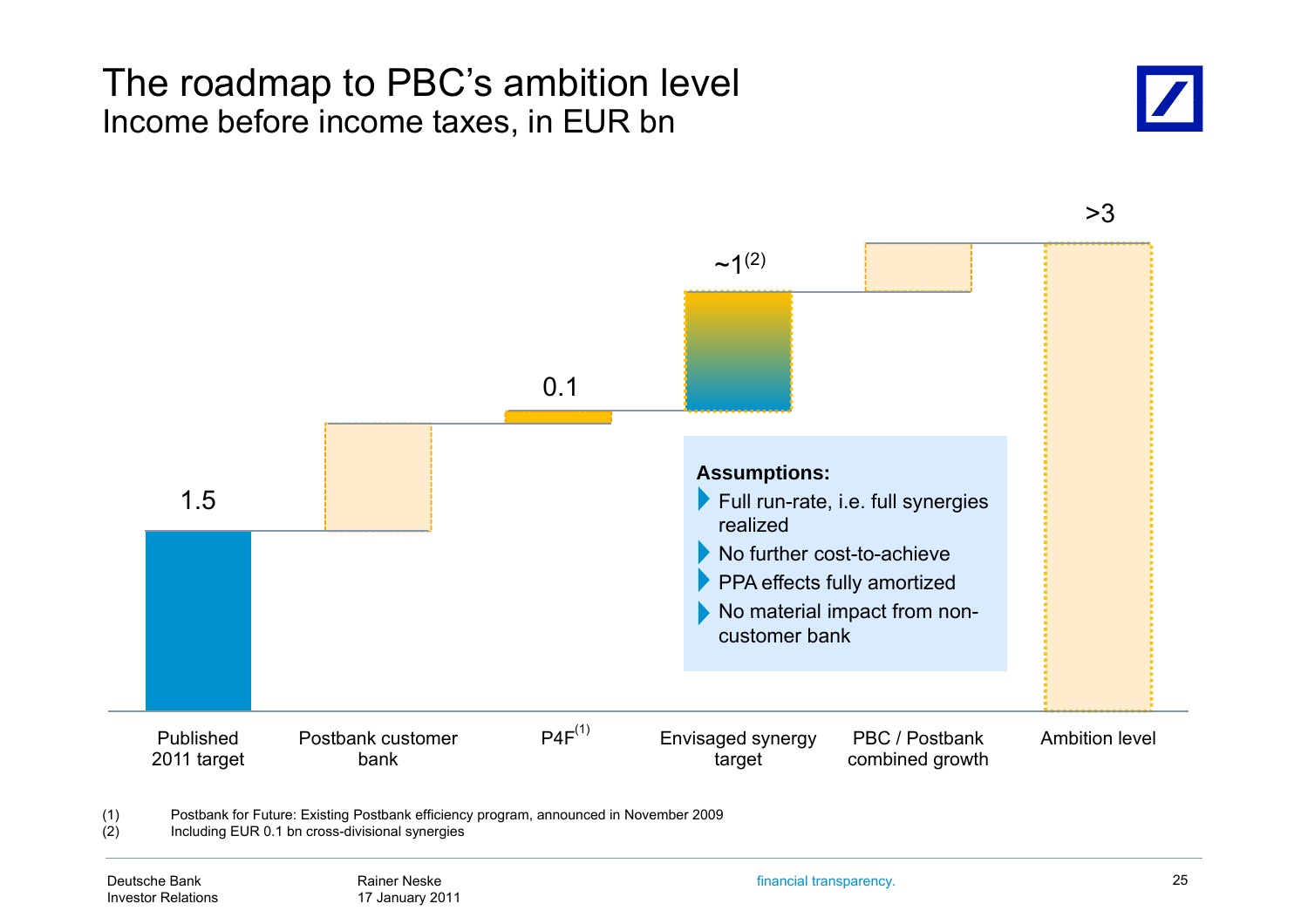Ambition level for the combined retail franchise



## Revenues of EUR >10 bn

Income before income taxes of EUR >3 bn

Cost / income ratio of <60%

Pre-tax RoE of >20%

Top 5 retail deposit taker in Europe

#### **Assumptions:**

- Full run-rate, i.e. full synergies realized **rate, i.e. PPA** effects fully amortized
- No further cost-to-achieve

PPA effects fully amortized

No material impact from non-customer bank